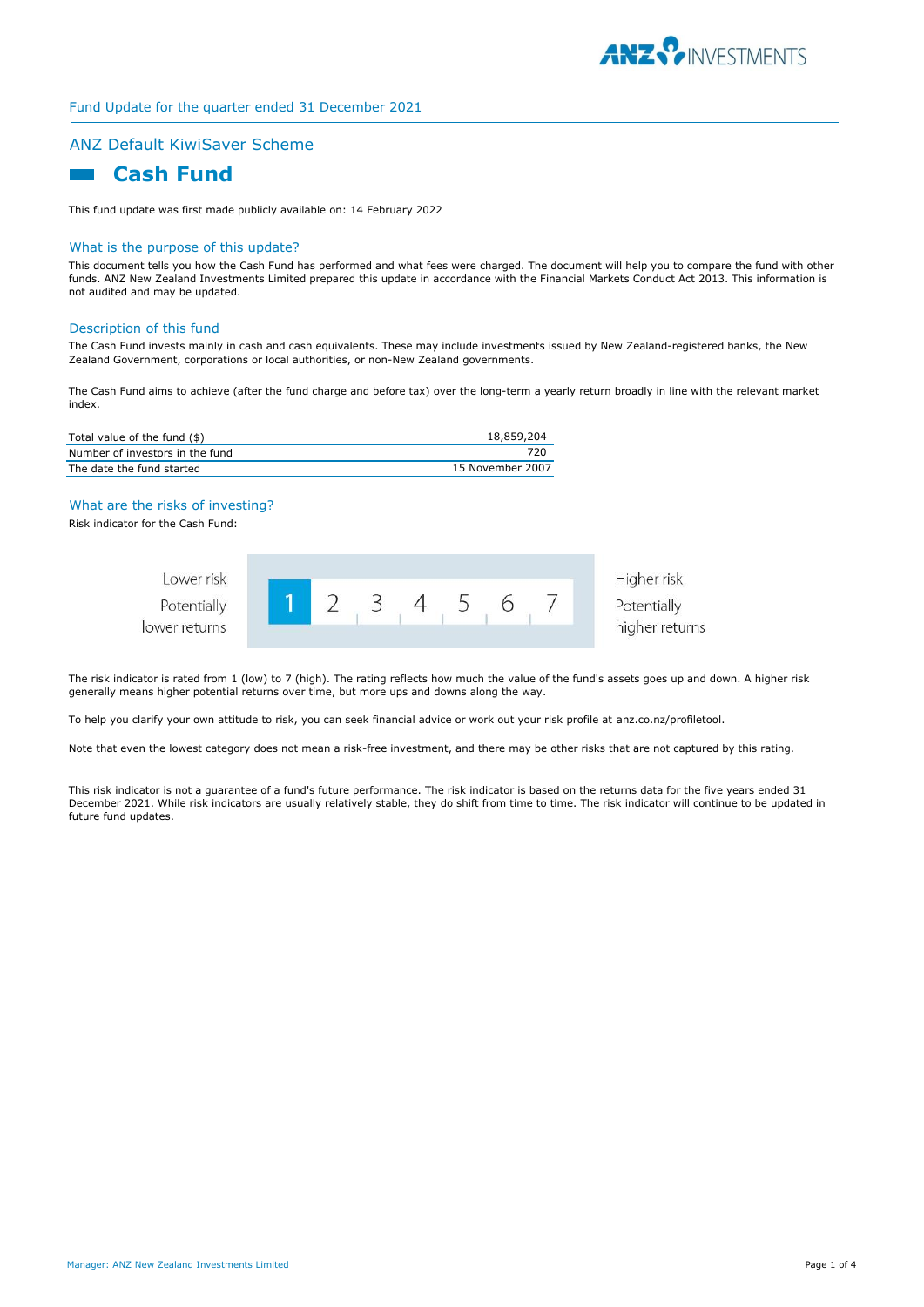### How has the fund performed?

|                                               | Average over past |           |  |
|-----------------------------------------------|-------------------|-----------|--|
|                                               | five years        | Past year |  |
| Annual return                                 |                   |           |  |
| (after deductions for charges and tax)        | 1.17%             | 0.38%     |  |
| Annual return                                 |                   |           |  |
| (after deductions for charges but before tax) | 1.63%             | 0.53%     |  |
| Market index annual return                    |                   |           |  |
| (reflects no deduction for charges and tax)   | 1.34%             | 0.39%     |  |

The market index annual return shows the return of the S&P/NZX Bank Bills 90 Day Index.

Additional information about the market index is available in the statement of investment policy and objectives on the offer register at www.discloseregister.companiesoffice.govt.nz.



### **Annual return graph**

This shows the return after fund charges and tax for each of the last 10 years ending 31 March. The last bar shows the average annual return for the last 10 years, up to 31 December 2021.

**Important:** This does not tell you how the fund will perform in the future.

Returns in this update are after tax at the highest prescribed investor rate (PIR) of tax for an individual New Zealand resident. Your tax may be lower.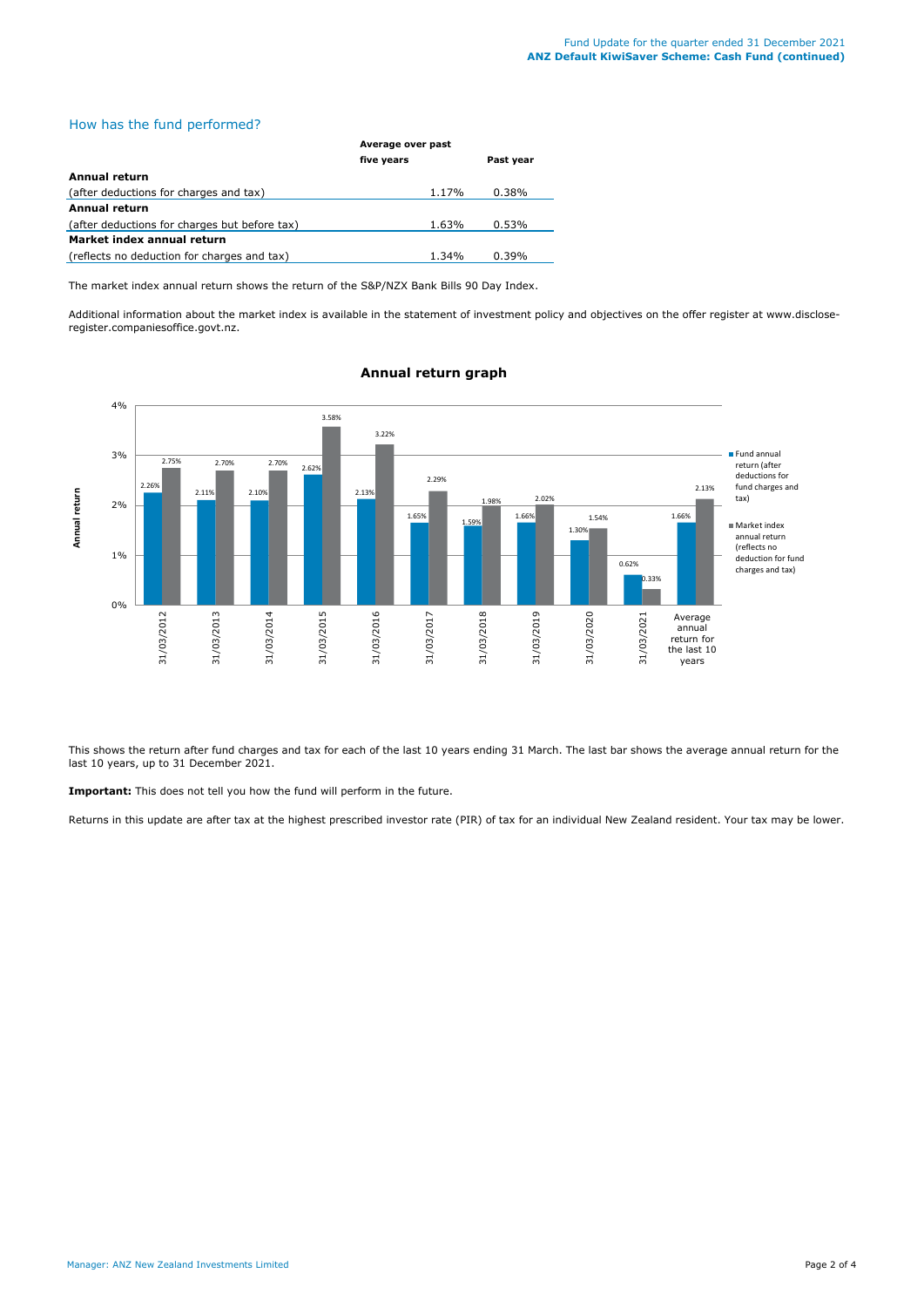# What fees are investors charged?

Investors in the Cash Fund are charged fund charges. In the year to 31 March 2021 these were:

|                                             | % of net asset value |
|---------------------------------------------|----------------------|
| Total fund charges <sup>1</sup>             | 0.24%                |
| Which are made up of:                       |                      |
| Total management and administration charges | 0.24%                |
| Including:                                  |                      |
| Manager's basic fee                         | 0.19%                |
| Other management and administration charges | 0.05%                |
| <b>Total performance based fees</b>         | $0.00\%$             |
|                                             |                      |
|                                             |                      |

|                             | Dollar amount per investor |  |
|-----------------------------|----------------------------|--|
| <b>Other charges</b>        |                            |  |
| Membership fee <sup>2</sup> | \$18                       |  |

Investors are not currently charged individual action fees for specific actions or decisions (for example, for withdrawing from or switching funds).

Small differences in fees and charges can have a big impact on your investment over the long term.

### Example of how this applies to an investor

Sarah had \$10,000 in the fund at the start of the year and did not make any further contributions. At the end of the year, Sarah received a return after fund charges were deducted of \$38 (that is 0.38% of her inital \$10,000). Sarah also paid \$13.50 in other charges. This gives Sarah a total return after tax of \$24.50 for the year.

#### What does the fund invest in?



This shows the types of assets that the fund invests in. This shows the mix of assets that the fund generally intends to invest in.